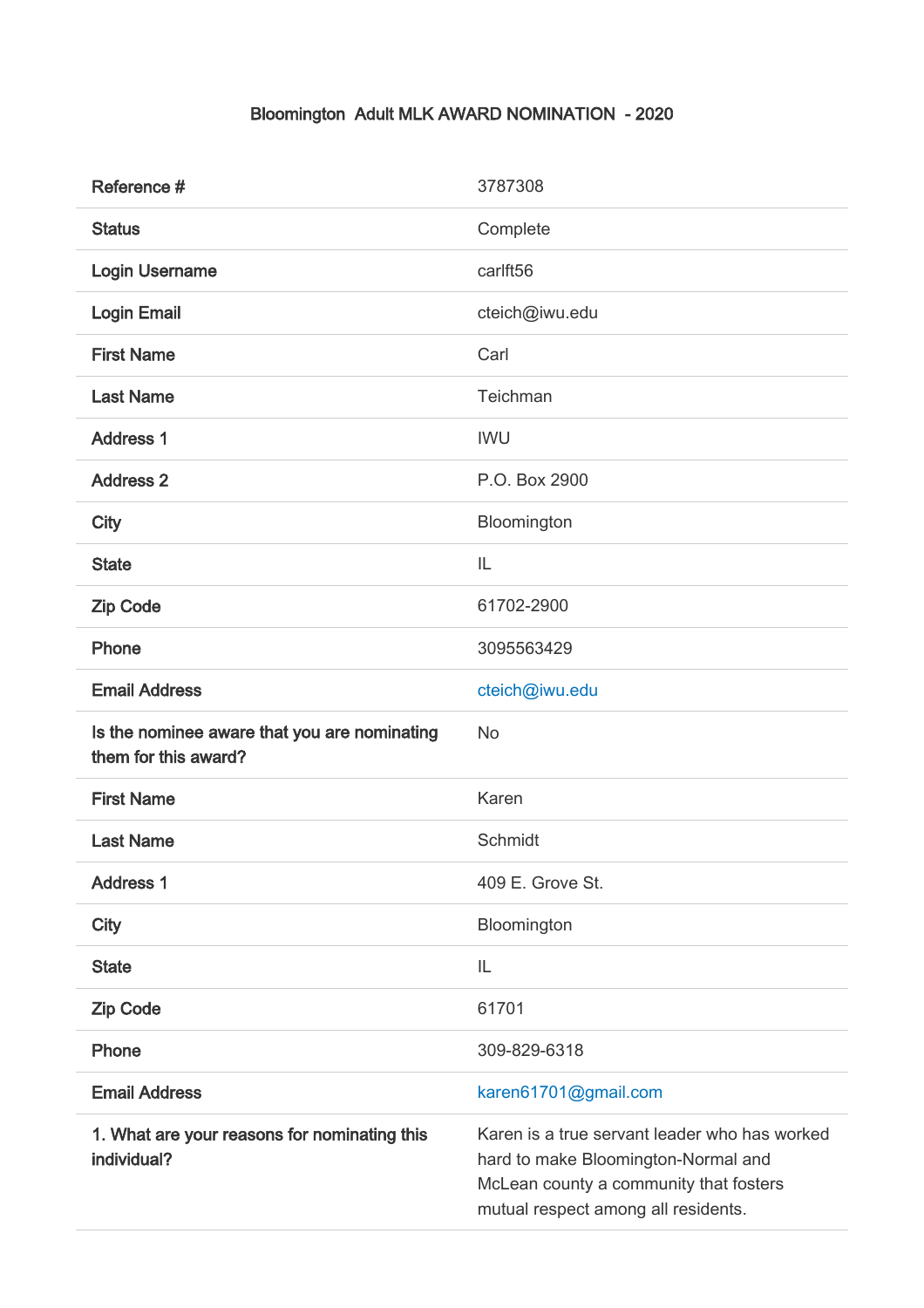2. How has the nominee demonstrated commitment to improving cooperation and fostering mutual respect among people of different racial, ethnic, religion and other backgrounds

3. How has nominee's efforts addressed discrimination, prejudice and the effects of past discrimination?

Karen has a long history of involvement as a board member and taking leadership roles in many community organizations that address these issues. They include: Multicultural Leadership Program (MCLP), MidCentral Community Action, BCPA/Creativity Center, Boys & Girls Club Advisory Council, the West Bloomington Revitalization Project, United Way–Youth Summit, Not-In-Our-Town (NIOT).

In her family, neighborhood and ward, Karen has personally experienced the challenges and opportunities that confront diverse populations. As a member of NIOT, she has confronted bullying, racism and hatred and worked to support those who felt marginalized. She worked with the Human Rights Campaign to help support the LGBTQ community and was instrumental in bringing the Legacy Wall to Ames Library. The Legacy Wall is a traveling exhibit featuring stories of LGBT individuals who have made a significant impact in the world.

Karen was a founding member of the Illinois Prairie Community Foundation's Women to Women Giving Circle. She coordinated a series of grassroot workshops on "Making Neighborhoods Work" in the City of Bloomington, and helped found the West Bloomington Revitalization Project (WBRP). She was instrumental in bringing together the police department and city churches to form the Moving Forward initiative, helping young people improve their chances for success.

As a colleague at IWU and in the community, I have seen Karen work to develop strong relationships showing mutual respect and the willingness to listen to all persons she encounters.

4. What recognition has the nominee received for his/her service to others?

2015 MCLP Community Service Award